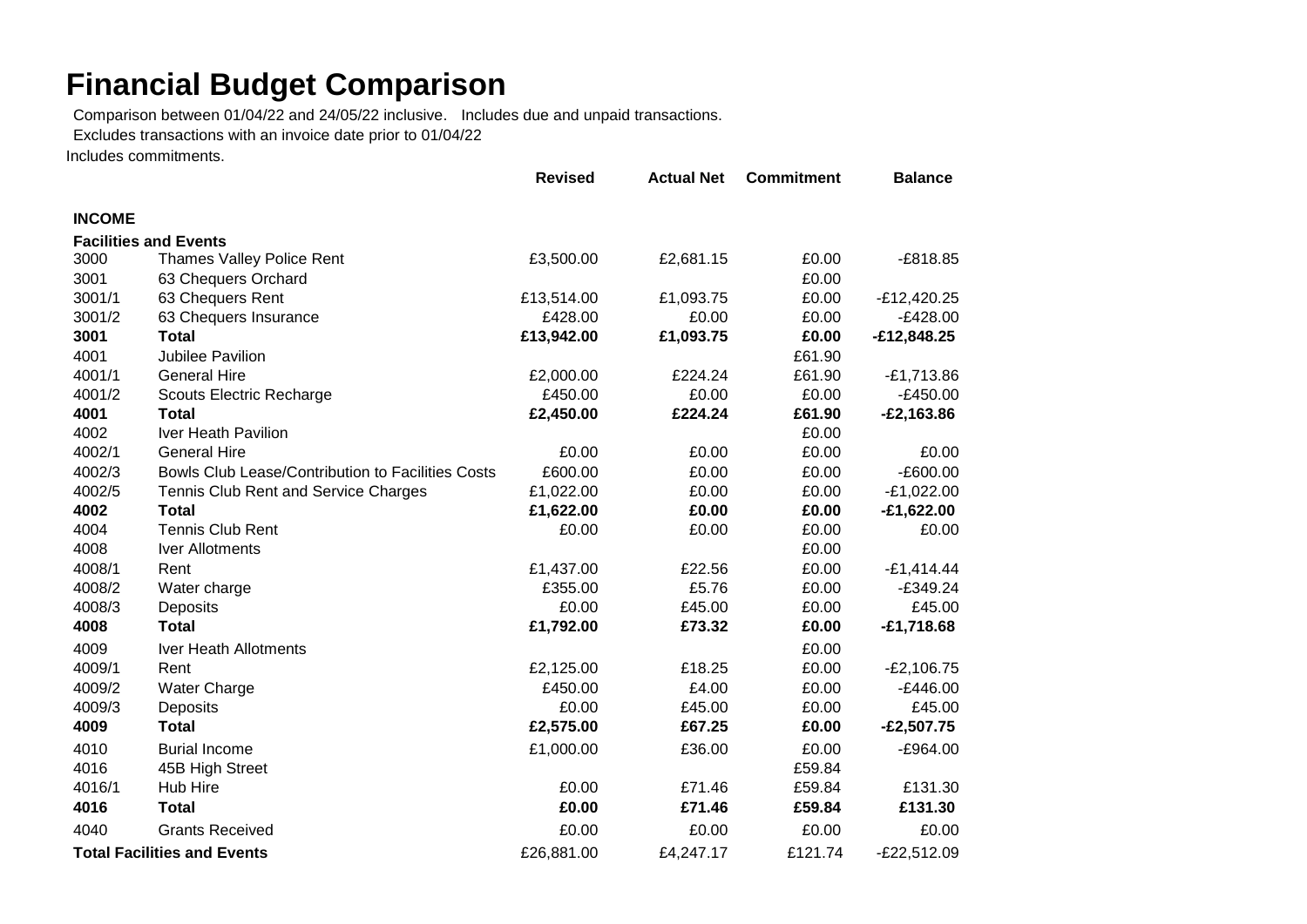## **Financial Budget Comparison**

Comparison between 01/04/22 and 24/05/22 inclusive. Includes due and unpaid transactions.

Excludes transactions with an invoice date prior to 01/04/22

Includes commitments.

|                    |                                          | <b>Revised</b> | <b>Actual Net</b> | <b>Commitment</b> | <b>Balance</b> |
|--------------------|------------------------------------------|----------------|-------------------|-------------------|----------------|
| <b>EXPENDITURE</b> |                                          |                |                   |                   |                |
|                    | <b>Facilities and Events</b>             |                |                   |                   |                |
| 6100               | do not use 45B High Street               |                |                   |                   |                |
| 6100/2             | DO NOT USE Business rates                | £0.00          | £0.00             | £0.00             | £0.00          |
| 6100/6             | DO NOT USE Telephone                     | £0.00          | £0.00             | £0.00             | £0.00          |
| 6100/7             | DO NOT USE Internet                      | £0.00          | £0.00             | £0.00             | £0.00          |
| 6100/10            | DO NOT USE Repairs and Maintence         | £0.00          | £0.00             | £0.00             | £0.00          |
| 6100/12            | DO NOT USE Cleaning                      | £0.00          | £0.00             | £0.00             | £0.00          |
| 6100               | <b>Total</b>                             | £0.00          | £0.00             | £0.00             | £0.00          |
| 6112               | Public Works Board Loans Capital         |                |                   |                   |                |
| 6112/1             | Jubilee Pavilion                         | £10,000.00     | £5,000.00         | £0.00             | £5,000.00      |
| 6112/2             | 45B High Street                          | £16,223.20     | £0.00             | £0.00             | £16,223.20     |
| 6112               | <b>Total</b>                             | £26,223.20     | £5,000.00         | £0.00             | £21,223.20     |
| 6113               | Public Works Board Loan Interest         |                |                   |                   |                |
| 6113/1             | Jubilee Pavilion                         | £5,280.00      | £2,685.00         | £0.00             | £2,595.00      |
| 6113/2             | 45B High Street                          | £11,039.80     | £0.00             | £0.00             | £11,039.80     |
| 6113               | <b>Total</b>                             | £16,319.80     | £2,685.00         | £0.00             | £13,634.80     |
| 6400               | 63 Chequers Orchard                      |                |                   |                   |                |
| 6400/1             | <b>Agent Charges</b>                     | £0.00          | £0.00             | £0.00             | £0.00          |
| 6400/2             | Survey of building                       | £0.00          | £0.00             | £0.00             | £0.00          |
| 6400               | <b>Total</b>                             | £0.00          | £0.00             | £0.00             | £0.00          |
| 6500               | Streetscene                              |                |                   |                   |                |
| 6500/1             | <b>Christmas Lights and Trees</b>        | £13,061.00     | £0.00             | £0.00             | £13,061.00     |
| 6500/2             | <b>Summer Hanging Baskets</b>            | £6,572.62      | £0.00             | £0.00             | £6,572.62      |
| 6500/3             | Christmas Tree Iver Village Centre       | £2,975.00      | £0.00             | £0.00             | £2,975.00      |
| 6500               | <b>Total</b>                             | £22,608.62     | £0.00             | £0.00             | £22,608.62     |
| 6520               | Events                                   |                |                   |                   |                |
| 6520/1             | Christmas Lights Switch On               | £2,000.00      | £0.00             | £0.00             | £2,000.00      |
| 6520/2             | Platinum Jubilee Lunch Party in the Park | £2,000.00      | $-E400.00$        | £0.00             | £2,400.00      |
| 6520/3             | <b>Platinum Jubilee Events</b>           | £1,000.00      | £0.00             | £406.96           | £593.04        |
| 6520               | <b>Total</b>                             | £5,000.00      | $-£400.00$        | £406.96           | £4,993.04      |
| 7100               | <b>Business Rates</b>                    |                |                   |                   |                |
| 7100/1             | Jubilee Pavilion                         | £2,681.15      | £257.40           | £0.00             | £2,423.75      |
| 7100/2             | Iver Heath Pavilion                      | £1,259.09      | £113.37           | £0.00             | £1,145.72      |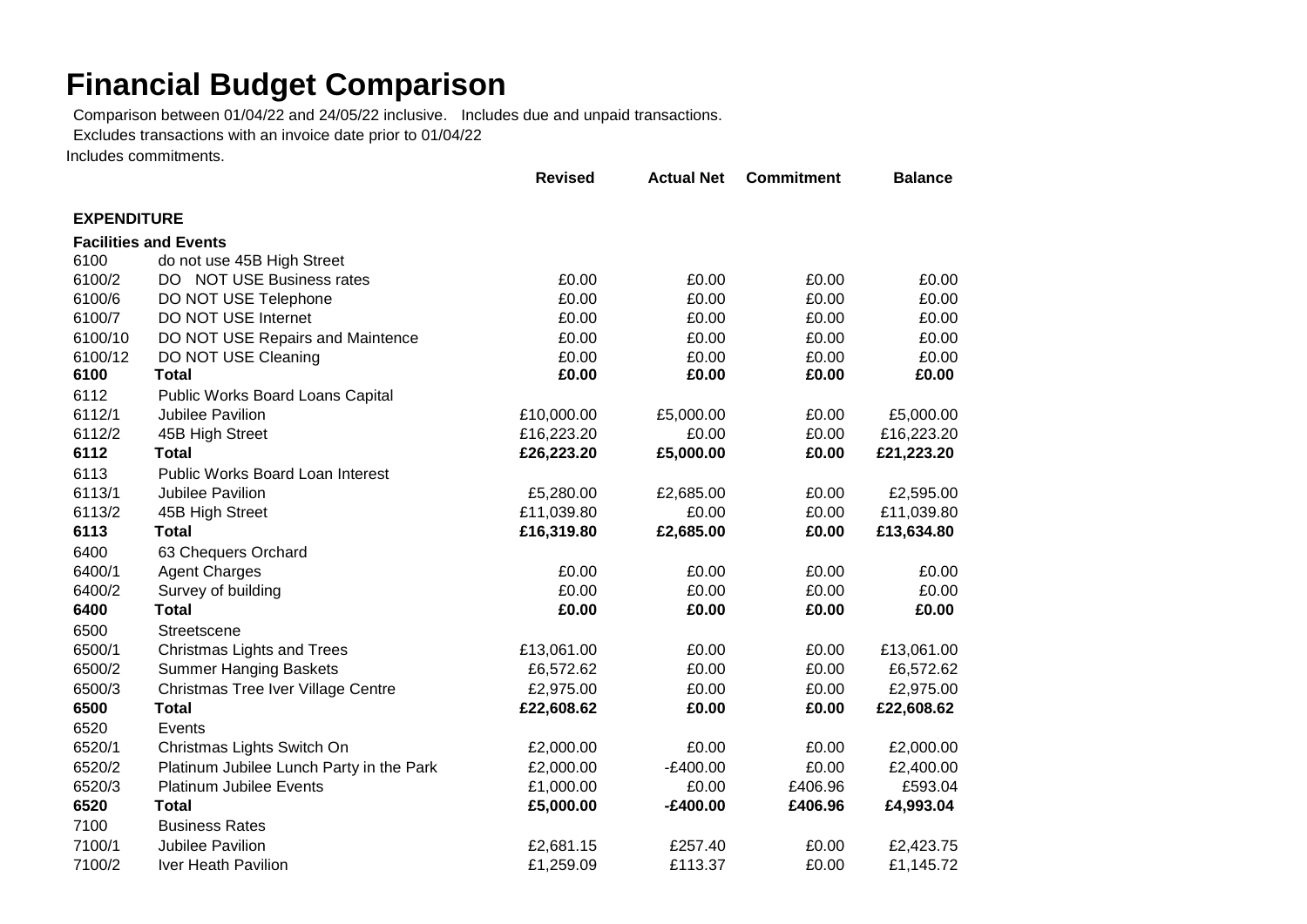|         |                                             | <b>Revised</b> | <b>Actual Net</b> | <b>Commitment</b> | <b>Balance</b> |
|---------|---------------------------------------------|----------------|-------------------|-------------------|----------------|
| 7100/3  | Workshop Iver Rec                           | £341.50        | £109.34           | £0.00             | £232.16        |
| 7100/4  | Iver Heath Pavilion Tennis Club             | £786.80        | £109.25           | £0.00             | £677.55        |
| 7100/16 | 45B High Street                             | £5,068.55      | £1,245.50         | £0.00             | £3,823.05      |
| 7100    | Total                                       | £10,137.09     | £1,834.86         | £0.00             | £8,302.23      |
| 7107    | Fire equipment, alarm and detection systems |                |                   |                   |                |
| 7107/1  | Jubilee Pavilion                            | £839.74        | £0.00             | £619.15           | £220.59        |
| 7107/2  | Iver Heath Pavilion                         | £660.00        | £215.07           | £601.70           | $-£156.77$     |
| 7107/3  | Workshop Iver Rec                           | £104.84        | £0.00             | £0.00             | £104.84        |
| 7107/16 | 45B High Street                             | £525.23        | £6.25             | £0.00             | £518.98        |
| 7107    | Total                                       | £2,129.81      | £221.32           | £1,220.85         | £687.64        |
| 7200    | Water                                       |                |                   |                   |                |
| 7200/1  | Jubilee Pavilion                            | £577.13        | £0.00             | £0.00             | £577.13        |
| 7200/2  | Iver Heath Pavilion                         | £525.23        | £0.00             | £0.00             | £525.23        |
| 7200/3  | Workshop Iver Rec                           | £104.84        | £0.00             | £0.00             | £104.84        |
| 7200/4  | Iver Rec area                               | £0.00          | £0.00             | £0.00             | £0.00          |
| 7200/5  | Iver Allotments                             | £157.78        | £0.00             | £0.00             | £157.78        |
| 7200/6  | <b>Iver Heath Allotments</b>                | £209.68        | £0.00             | £0.00             | £209.68        |
| 7200/16 | 45B High Street                             | £525.23        | £10.00            | £0.00             | £515.23        |
| 7200    | Total                                       | £2,099.89      | £10.00            | £0.00             | £2,089.89      |
| 7201    | Gas                                         |                |                   |                   |                |
| 7201/1  | Jubilee Pavilion                            | £2,200.00      | £293.61           | £0.00             | £1,906.39      |
| 7201/2  | Iver Heath Pavilion                         | £2,750.00      | £247.13           | £0.00             | £2,502.87      |
| 7201/16 | 45B High Street                             | £4,000.00      | £116.03           | £0.00             | £3,883.97      |
| 7201    | Total                                       | £8,950.00      | £656.77           | £0.00             | £8,293.23      |
| 7203    | Electricity                                 |                |                   |                   |                |
| 7203/1  | Jubilee Pavilion, Workshop and Iver Rec     | £1,100.00      | £0.00             | £0.00             | £1,100.00      |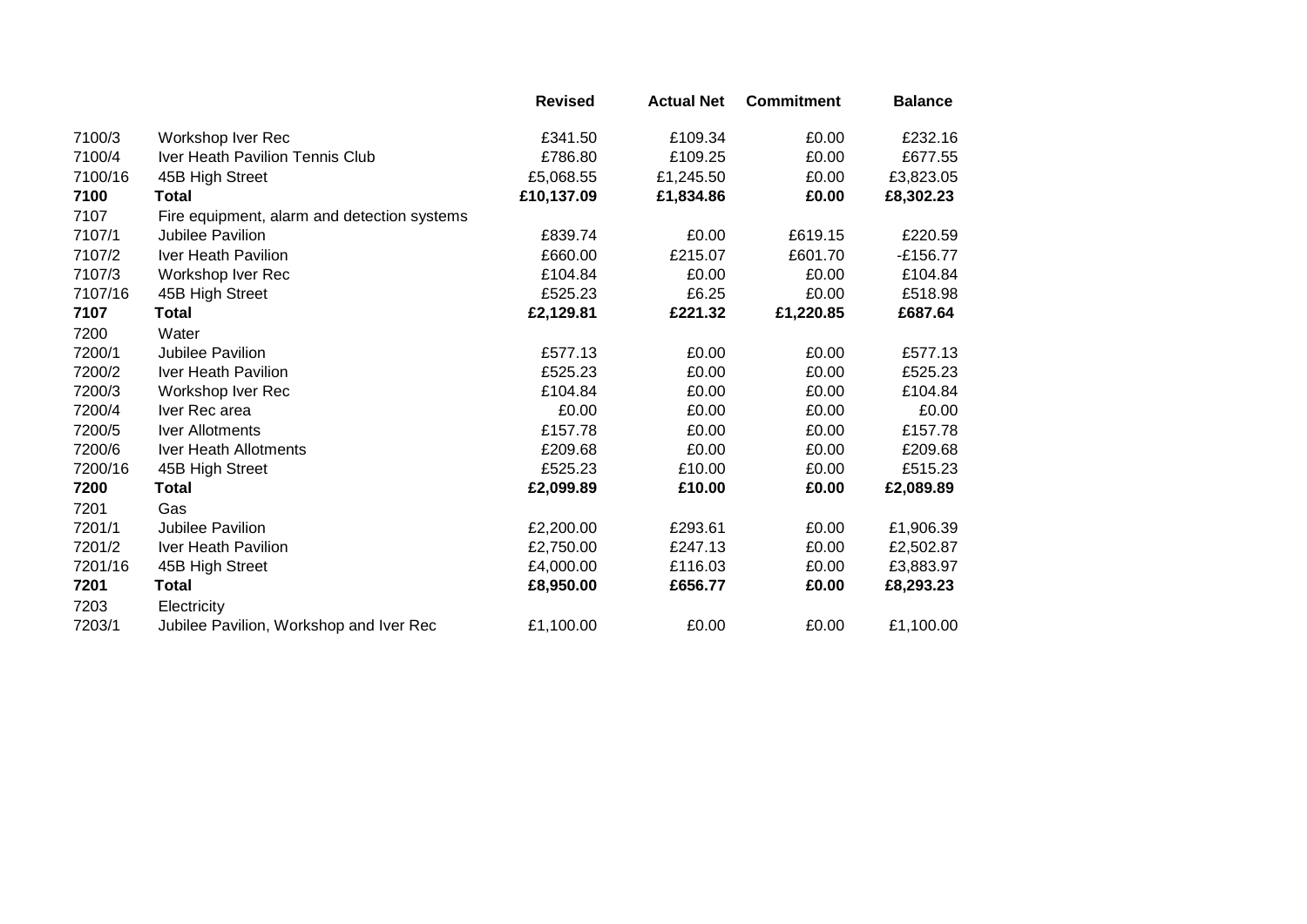|           |                                             | <b>Revised</b> | <b>Actual Net</b> | <b>Commitment</b> | <b>Balance</b> |
|-----------|---------------------------------------------|----------------|-------------------|-------------------|----------------|
| 7203/2    | Iver Heath Pavilion                         | £750.00        | £0.00             | £0.00             | £750.00        |
| 7203/4    | Iver Heath Tennis Pavilion                  | £450.00        | £0.00             | £0.00             | £450.00        |
| 7203/5    | Iver Rec area                               | £0.00          | £0.00             | £0.00             | £0.00          |
| 7203/16   | 45B High Street                             | £1,000.00      | £0.00             | £0.00             | £1,000.00      |
| 7203      | Total                                       | £3,300.00      | £0.00             | £0.00             | £3,300.00      |
| 7554      | Telephone, Internet and Support             |                |                   |                   |                |
| 7554/1    | Jubilee Pavilion                            | £207.60        | £39.14            | £0.00             | £168.46        |
| 7554/2    | Iver Heath Pavilion                         | £415.20        | £0.00             | £0.00             | £415.20        |
| 7554/3    | Workshop Iver Rec                           | £415.20        | £0.00             | £0.00             | £415.20        |
| 7554/16   | 45B High Street                             |                |                   |                   |                |
| 7554/16/1 | Voipfone 45B High Street                    | £120.00        | £14.00            | £0.00             | £106.00        |
| 7554/16/2 | Broadband and Phone line (BT) 45B High      | £600.00        | £107.58           | £0.00             | £492.42        |
| 7554/16   | Total                                       | £720.00        | £121.58           | £0.00             | £598.42        |
| 7554      | <b>Total</b>                                | £1,758.00      | £160.72           | £0.00             | £1,597.28      |
| 7612      | do not use PWLB repayments Jubilee Pavilion | £0.00          | £0.00             | £0.00             | £0.00          |
| 7614      | <b>PPL Licence</b>                          |                |                   |                   |                |
| 7614/1    | Jubilee Pavilion                            | £0.00          | £0.00             | £0.00             | £0.00          |
| 7614/2    | Iver Heath Pavilion                         | £0.00          | £0.00             | £0.00             | £0.00          |
| 7614      | Total                                       | £0.00          | £0.00             | £0.00             | £0.00          |
| 7807      | <b>CCTV</b>                                 |                |                   |                   |                |
| 7807/5    | Iver Rec area                               | £200.00        | £0.00             | £0.00             | £200.00        |
| 7807/6    | Iver Heath Rec area                         | £200.00        | £0.00             | £0.00             | £200.00        |
| 7807      | Total                                       | £400.00        | £0.00             | £0.00             | £400.00        |
| 7808      | <b>General Maintenance</b>                  |                |                   |                   |                |
| 7808/1    | Jubilee Pavilion                            | £3,148.25      | £3,189.12         | £0.00             | $-E40.87$      |
| 7808/2    | Iver Heath Pavilion                         | £786.80        | £1,134.15         | £0.00             | $-£347.35$     |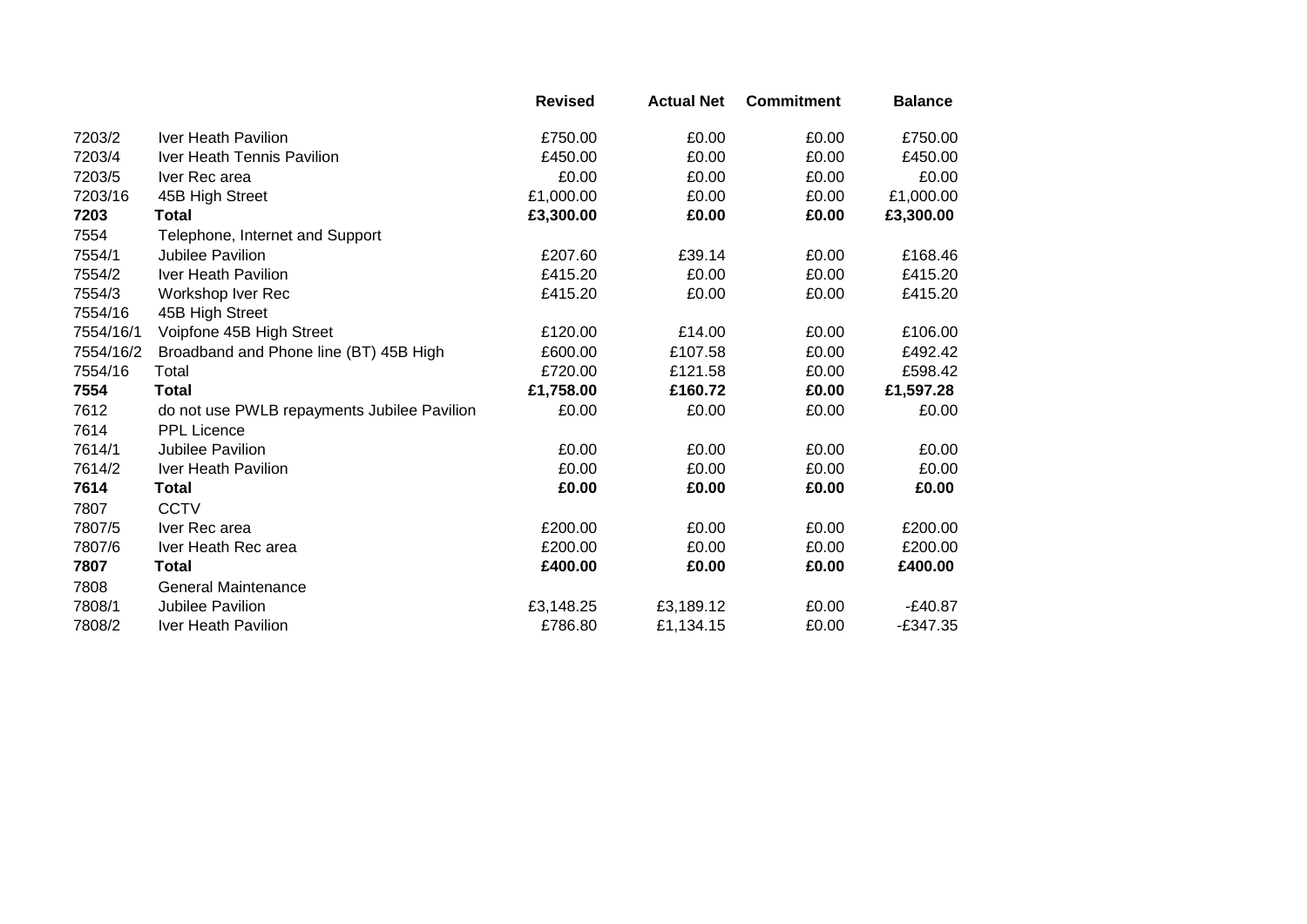|         |                                         | <b>Revised</b> | <b>Actual Net</b> | <b>Commitment</b> | <b>Balance</b> |
|---------|-----------------------------------------|----------------|-------------------|-------------------|----------------|
| 7808/3  | Workshop Iver Rec                       | £630.07        | £297.53           | £0.00             | £332.54        |
| 7808/4  | Tennis Club Iver Heath Pavilion         | £0.00          | £389.00           | £0.00             | -£389.00       |
| 7808/5  | do not use Iver Rec Area                | £0.00          | £0.00             | £0.00             | £0.00          |
| 7808/6  | Churchyards and Burial Ground H&S Audit | £1,000.00      | £12.49            | £0.00             | £987.51        |
| 7808/8  | <b>Iver Allotments</b>                  | £525.23        | £8.77             | £0.00             | £516.46        |
| 7808/9  | Iver Heath Allotments                   | £525.23        | £700.00           | £0.00             | $-£174.77$     |
| 7808/16 | 45B High Street                         | £1,049.42      | £1,210.00         | £0.00             | $-E160.58$     |
| 7808/17 | 63 Chequers Orchard                     | £0.00          | £0.00             | £0.00             | £0.00          |
| 7808    | Total                                   | £7,665.00      | £6,941.06         | £0.00             | £723.94        |
| 7810    | Legionella Testing                      |                |                   |                   |                |
| 7810/1  | Jubilee Pavilion                        | £147.40        | £0.00             | £0.00             | £147.40        |
| 7810/2  | Iver Heath Pavilion                     | £157.78        | £0.00             | £0.00             | £157.78        |
| 7810/3  | Workshop Iver Rec                       | £84.08         | £0.00             | £0.00             | £84.08         |
| 7810/16 | 45B High Street                         | £52.94         | £0.00             | £0.00             | £52.94         |
| 7810    | Total                                   | £442.20        | £0.00             | £0.00             | £442.20        |
| 7811    | Sewerage Pump Service                   |                |                   |                   |                |
| 7811/1  | Jubilee Pavilion                        | £314.51        | £0.00             | £0.00             | £314.51        |
| 7811/2  | Iver Heath Pavilion                     | £367.45        | £0.00             | £0.00             | £367.45        |
| 7811    | Total                                   | £681.96        | £0.00             | £0.00             | £681.96        |
| 7910    | Lease Iver Heath Allotments             |                |                   |                   |                |
| 7910/1  | Iver Heath Allotment                    | £700.00        | £0.00             | £0.00             | £700.00        |
| 7910    | Total                                   | £700.00        | £0.00             | £0.00             | £700.00        |
| 7940    | Caretaking and Cleaning                 |                |                   |                   |                |
| 7940/1  | Jubilee Pavilion                        | £400.00        | £0.00             | £0.00             | £400.00        |
| 7940/2  | Iver Heath Pavilion                     | £0.00          | £0.00             | £0.00             | £0.00          |
| 7940/16 | 45B High Street                         | £0.00          | £50.00            | £0.00             | $-£50.00$      |